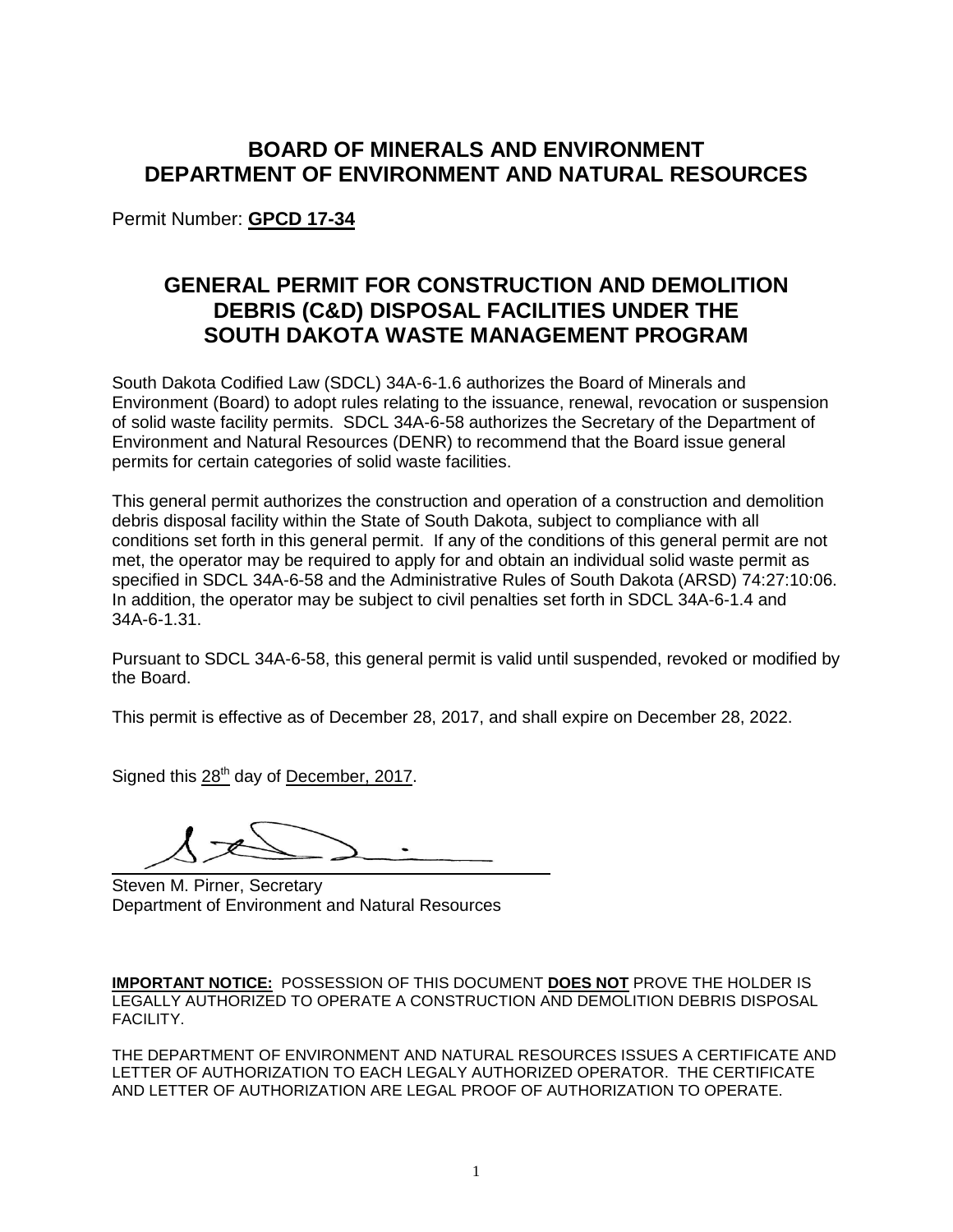# **TABLE OF CONTENTS**

# **Cover Sheet – Issuance and Expiration Dates**

| 1.0                                               | 1.01<br>1.02<br>1.03<br>1.04<br>1.05<br>1.06<br>1.07<br>1.08<br>1.09<br>1.10<br>1.11<br>1.12<br>1.13<br>1.14<br>1.15<br>1.16<br>1.17<br>1.18 | <b>General Statements of Law and Owner/Operator Responsibilities</b><br>Definitions<br>Applicability of General Permit<br>Severability<br><b>Property Rights</b><br>Amendments, Revocation, and Suspension of General Permit<br>Procedure for Requesting Authorization<br>Duration of Authorization<br>Duty to Renew Authorization<br>Changes to Request for Authorization<br>Transfers<br><b>DENR Limitation of Liability</b><br>Individual Permit Required<br>Individual Permit Requested<br>Duty to Comply - Penalties for Violations<br><b>Stipulated Penalties</b><br>Related Laws, Regulations and Permits<br>Duty to Provide Information<br>Duty to Provide Access | 3              |  |
|---------------------------------------------------|----------------------------------------------------------------------------------------------------------------------------------------------|---------------------------------------------------------------------------------------------------------------------------------------------------------------------------------------------------------------------------------------------------------------------------------------------------------------------------------------------------------------------------------------------------------------------------------------------------------------------------------------------------------------------------------------------------------------------------------------------------------------------------------------------------------------------------|----------------|--|
|                                                   | 1.19<br>1.20                                                                                                                                 | <b>Emergency Procedures</b><br>Need to Halt or Reduce Activity not a Defense                                                                                                                                                                                                                                                                                                                                                                                                                                                                                                                                                                                              |                |  |
|                                                   | 1.21                                                                                                                                         | Duty to Mitigate                                                                                                                                                                                                                                                                                                                                                                                                                                                                                                                                                                                                                                                          |                |  |
|                                                   | 1.22                                                                                                                                         | Responsibility and Liability of Owner or Operator                                                                                                                                                                                                                                                                                                                                                                                                                                                                                                                                                                                                                         |                |  |
|                                                   | 1.23                                                                                                                                         | Administrative Changes Authorized                                                                                                                                                                                                                                                                                                                                                                                                                                                                                                                                                                                                                                         |                |  |
| 2.0                                               |                                                                                                                                              | <b>Location and Design Requirements</b>                                                                                                                                                                                                                                                                                                                                                                                                                                                                                                                                                                                                                                   | 6              |  |
|                                                   | 2.01                                                                                                                                         | <b>Facility Siting</b>                                                                                                                                                                                                                                                                                                                                                                                                                                                                                                                                                                                                                                                    |                |  |
|                                                   | 2.02                                                                                                                                         | <b>Access Control</b>                                                                                                                                                                                                                                                                                                                                                                                                                                                                                                                                                                                                                                                     |                |  |
|                                                   | 2.03                                                                                                                                         | Storm Water Control                                                                                                                                                                                                                                                                                                                                                                                                                                                                                                                                                                                                                                                       |                |  |
|                                                   | 2.04                                                                                                                                         | <b>Fire Control</b>                                                                                                                                                                                                                                                                                                                                                                                                                                                                                                                                                                                                                                                       |                |  |
| 3.0                                               | <b>Operational Requirements</b>                                                                                                              |                                                                                                                                                                                                                                                                                                                                                                                                                                                                                                                                                                                                                                                                           | $\overline{7}$ |  |
|                                                   | 3.01                                                                                                                                         | Authorized and Unauthorized Wastes                                                                                                                                                                                                                                                                                                                                                                                                                                                                                                                                                                                                                                        |                |  |
|                                                   | 3.02                                                                                                                                         | Routine Inspections Required                                                                                                                                                                                                                                                                                                                                                                                                                                                                                                                                                                                                                                              |                |  |
|                                                   | 3.03                                                                                                                                         | <b>Vector Control</b>                                                                                                                                                                                                                                                                                                                                                                                                                                                                                                                                                                                                                                                     |                |  |
|                                                   | 3.04                                                                                                                                         | <b>Waste Separation Required</b>                                                                                                                                                                                                                                                                                                                                                                                                                                                                                                                                                                                                                                          |                |  |
|                                                   | 3.05                                                                                                                                         | Soil Cover Required                                                                                                                                                                                                                                                                                                                                                                                                                                                                                                                                                                                                                                                       |                |  |
|                                                   | 3.06                                                                                                                                         | Open Burning Requirements                                                                                                                                                                                                                                                                                                                                                                                                                                                                                                                                                                                                                                                 |                |  |
|                                                   | 3.07                                                                                                                                         | Salvaging Allowed                                                                                                                                                                                                                                                                                                                                                                                                                                                                                                                                                                                                                                                         |                |  |
| 4.0                                               | $\overline{7}$<br><b>Recordkeeping and Reporting Requirements</b>                                                                            |                                                                                                                                                                                                                                                                                                                                                                                                                                                                                                                                                                                                                                                                           |                |  |
|                                                   | 4.01                                                                                                                                         | <b>Required Records</b>                                                                                                                                                                                                                                                                                                                                                                                                                                                                                                                                                                                                                                                   |                |  |
|                                                   | 4.02                                                                                                                                         | Maintenance of Records                                                                                                                                                                                                                                                                                                                                                                                                                                                                                                                                                                                                                                                    |                |  |
| 5.0                                               | <b>Closure Requirements</b>                                                                                                                  |                                                                                                                                                                                                                                                                                                                                                                                                                                                                                                                                                                                                                                                                           | 8              |  |
|                                                   | 5.01                                                                                                                                         | <b>Closure Notification</b>                                                                                                                                                                                                                                                                                                                                                                                                                                                                                                                                                                                                                                               |                |  |
|                                                   | 5.02                                                                                                                                         | <b>Startup of Closure Activities</b>                                                                                                                                                                                                                                                                                                                                                                                                                                                                                                                                                                                                                                      |                |  |
|                                                   | 5.03                                                                                                                                         | Removal of Salvageable Materials                                                                                                                                                                                                                                                                                                                                                                                                                                                                                                                                                                                                                                          |                |  |
|                                                   | 5.04                                                                                                                                         | <b>Final Closure Requirements</b>                                                                                                                                                                                                                                                                                                                                                                                                                                                                                                                                                                                                                                         |                |  |
|                                                   | 5.05                                                                                                                                         | <b>Completion of Final Closure</b>                                                                                                                                                                                                                                                                                                                                                                                                                                                                                                                                                                                                                                        |                |  |
|                                                   | 5.06                                                                                                                                         | Notation on Deed Required                                                                                                                                                                                                                                                                                                                                                                                                                                                                                                                                                                                                                                                 |                |  |
|                                                   | 5.07                                                                                                                                         | <b>Certification of Closure</b>                                                                                                                                                                                                                                                                                                                                                                                                                                                                                                                                                                                                                                           |                |  |
| 6.0                                               |                                                                                                                                              | <b>Financial Assurance</b>                                                                                                                                                                                                                                                                                                                                                                                                                                                                                                                                                                                                                                                | 9              |  |
| Table 1 -- Authorized Wastes                      |                                                                                                                                              |                                                                                                                                                                                                                                                                                                                                                                                                                                                                                                                                                                                                                                                                           |                |  |
| 10<br><b>Table 2 -- Unauthorized Wastes</b><br>11 |                                                                                                                                              |                                                                                                                                                                                                                                                                                                                                                                                                                                                                                                                                                                                                                                                                           |                |  |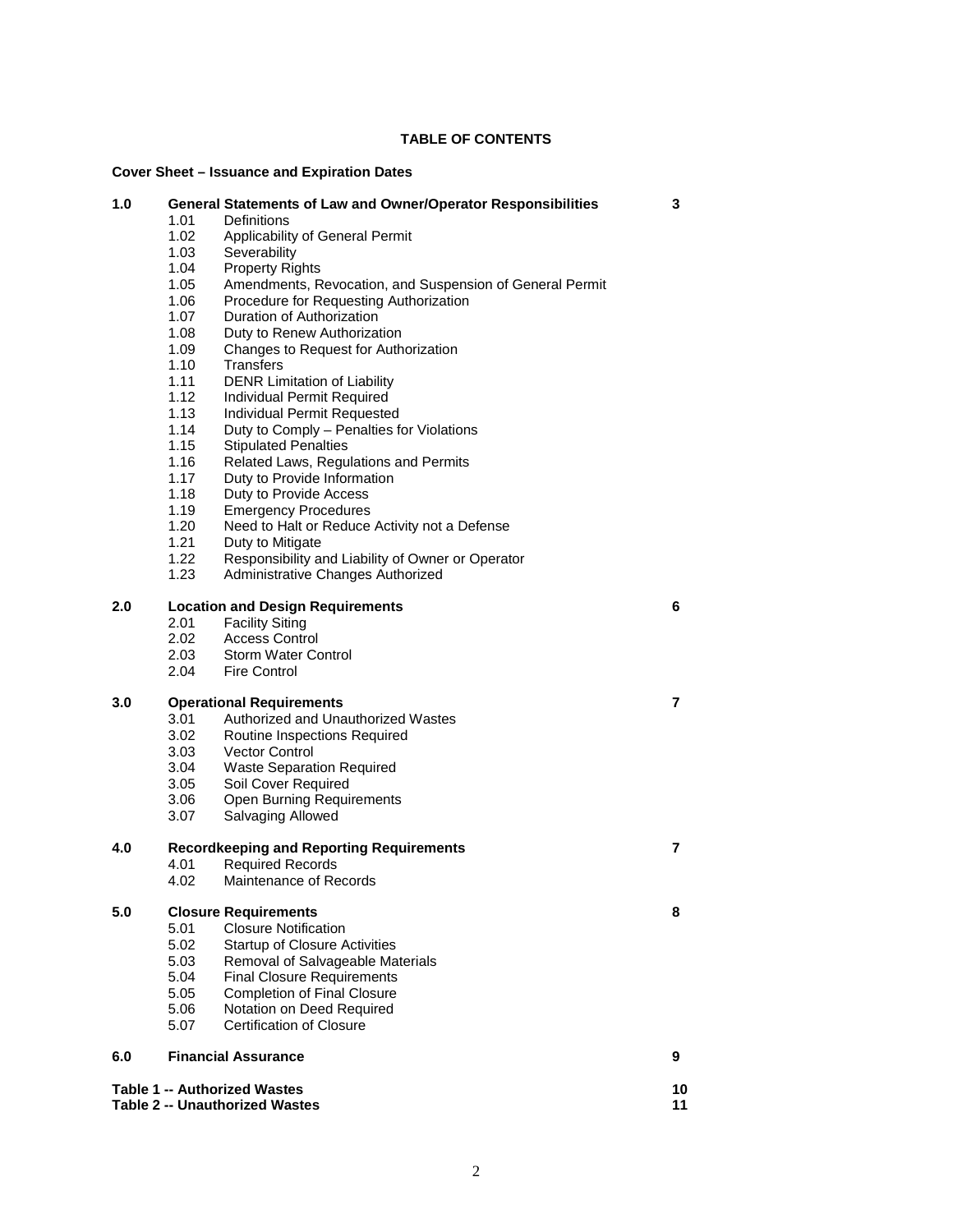## **1.0 GENERAL STATEMENTS OF LAW AND OWNER/OPERATOR RESPONSIBILITIES**

#### **1.01 Definitions**

Definitions used in this permit are as follows:

- A. "ARSD," the Administrative Rules of South Dakota.
- B. "Board," the Board of Minerals and Environment.
- C. "C&D," construction and demolition debris.
- D. "DENR," the South Dakota Department of Environment and Natural Resources.
- E. "Emergency," a condition that the secretary finds deleterious to the public health, safety, and welfare and that requires immediate action.
- F. "Occupied Dwelling," a house or building normally occupied as a residence.
- G. "Operator," a person responsible for the overall operation of a facility or part of a facility.
- H. "SDCL," South Dakota Codified Laws.
- I. "Secretary," the secretary of the South Dakota Department of Environment and Natural Resources, or authorized representative.

#### **1.02 Applicability of General Permit**

This general permit is potentially applicable to operators of C&D disposal facilities in the State of South Dakota.

#### **1.03 Severability**

The provisions of this general permit are severable. If any provision of this general permit, or the application of any provision of this general permit to any circumstance, is held invalid, the application of such provisions to other circumstances and the remainder of this general permit, shall not be affected thereby.

## **1.04 Property Rights**

This general permit does not convey any property rights of any kind, or any exclusive privileges, nor does it authorize any injury to private property or any invasion of personal rights, nor any infringement of federal, state, or local laws and ordinances.

## **1.05 Amendments, Revocation, and Suspension of General Permit**

DENR may recommend to the Board that this general permit be amended as provided by ARSD 74:27:10:05. The Board may suspend or revoke this general permit as provided by SDCL 34A-6-1.21 and 34A-6-58.

#### **1.06 Procedure for Requesting Authorization**

To obtain authorization to operate a C&D disposal facility under the terms and conditions of this general permit, the operator must submit a request for authorization and publish a notice of intent in an official newspaper in the county in which the proposed site will be located. The request for authorization must be submitted to DENR at least 60 calendar days before the first anticipated use of the site. The notice of intent must be published at least 20 calendar days before the first anticipated use of the site. The notice of intent shall include:

- A. the name, address, and phone number of both the landowner and operator of the proposed site;
- B. the number of acres comprising the proposed site;
- C. the general location of the proposed site;
- D. the legal description (quarter, section, township, range, and county) of the proposed site;
- E. a description of the authorized wastes to be accepted and managed at the proposed site; and
- F. the estimated annual tonnage of waste materials to be accepted and managed.

If the DENR determines the request for authorization is complete and meets the terms of this general permit, DENR will issue an authorization letter and certificate approving the development and operation of the site.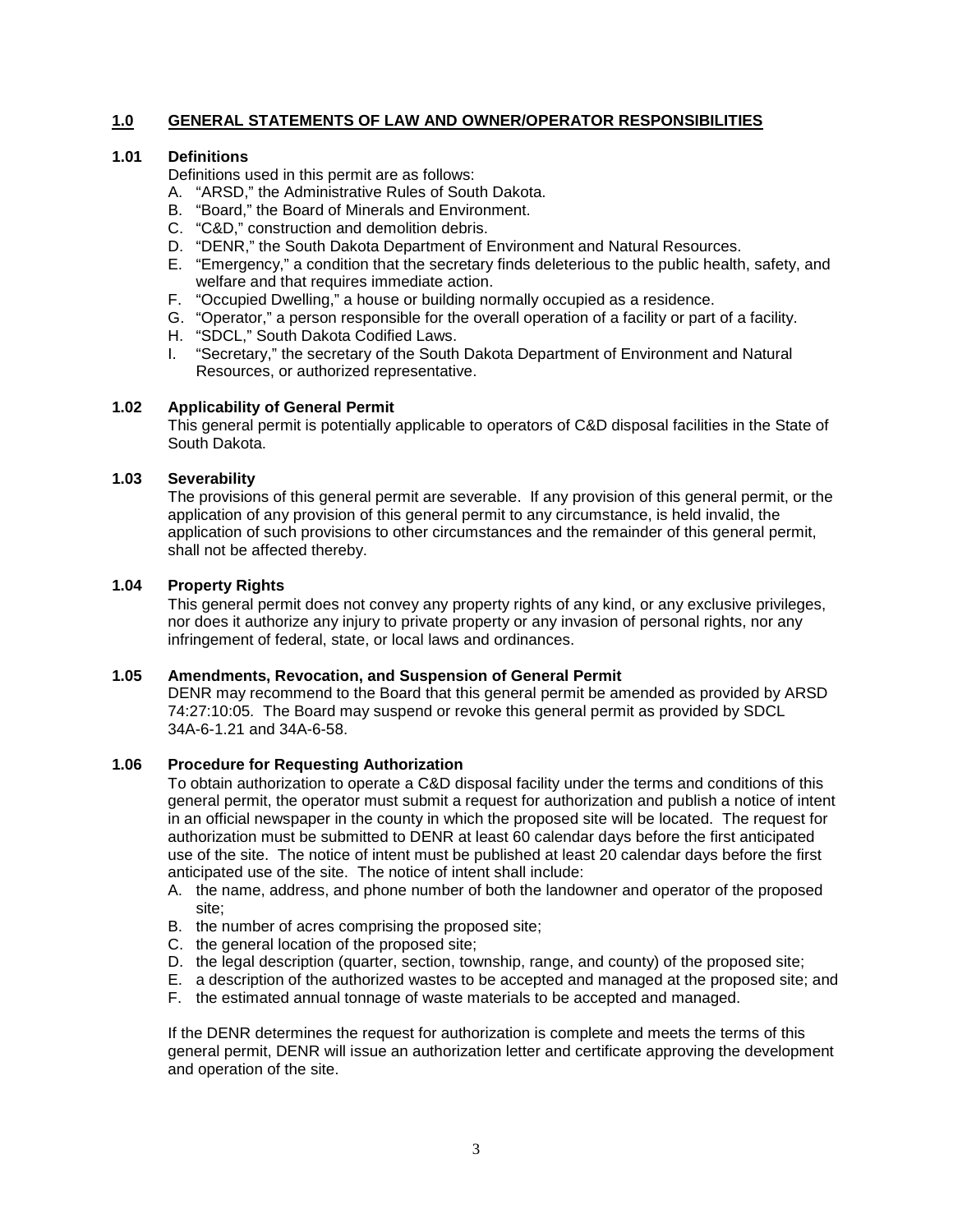## **1.07 Duration of Authorization**

Initial authorization to operate under this general permit shall be valid for up to two years from the date of issuance and may be renewed for periods up to five years.

## **1.08 Duty to Renew Authorization**

If the operator wishes to continue an activity regulated by this general permit, the operator must submit to DENR a complete renewal application 90 days prior to the authorization expiration date. If a renewal application is submitted 90 days prior to the date of expiration, then authorization to operate under the general permit shall remain in effect until the DENR takes final action on the renewal application, in accordance with SDCL 1-26-28. If the general permit expires prior to an authorization expiration date and if no substantive changes have taken place at the authorized site, then the authorization and expired general permit will remain in effect until such time as the authorization is issued under a new general permit.

## **1.09 Changes to Request for Authorization**

The operator must notify DENR prior to implementing any proposed change to a C&D disposal site location, acreage, authorized waste acceptance, tonnage, or operational practice that would be different from the request for authorization initially submitted to DENR. All changes must be approved by DENR and be public noticed for at least 20 days prior to implementation.

## **1.10 Transfers**

The authorization may be transferred to a new operator provided:

- A. the current authorized operator notifies DENR in writing at least 20 calendar days prior to the proposed transfer date;
- B. the notification to DENR includes a written agreement between the authorized and new operator containing the date of transfer of permit responsibility, coverage and liability;
- C. the notification to DENR includes written documentation demonstrating that the new operator is qualified to comply with the terms and conditions of this general permit;
- D. the new operator provides a financial assurance mechanism, if applicable, equal to that of the former operator;
- E. the new operator provides a Certification of Applicant required by SDCL 1-40-27;
- F. the transfer of site ownership/operation is public noticed for at least 20 calendar days prior to the proposed transfer date; and
- G. DENR provides written approval of the transfer.

#### **1.11 DENR Limitation of Liability**

Any letter of authorization is specifically conditioned on the truth and accuracy of the statements made by the operator in the application to operate under this general permit. DENR assumes no liability for the truth and accuracy of the statements made by the operator in the application and any other submitted documents.

#### **1.12 Individual Permit Required**

DENR may require any operator requesting coverage under this general permit to apply for and obtain an individual solid waste permit if:

- A. the operator is not or cannot operate in compliance with the conditions of this general permit;
- B. the conditions or standards change such that C&D disposal facilities no longer qualify for a general permit; or
- C. an operator is removed from the jurisdiction of this general permit as a result of a complaint and Board action according to SDCL 34A-6-58.

When an individual permit is issued to an operator otherwise authorized under this general permit, the applicability of this general permit to that operator is automatically terminated upon the effective date of the individual permit.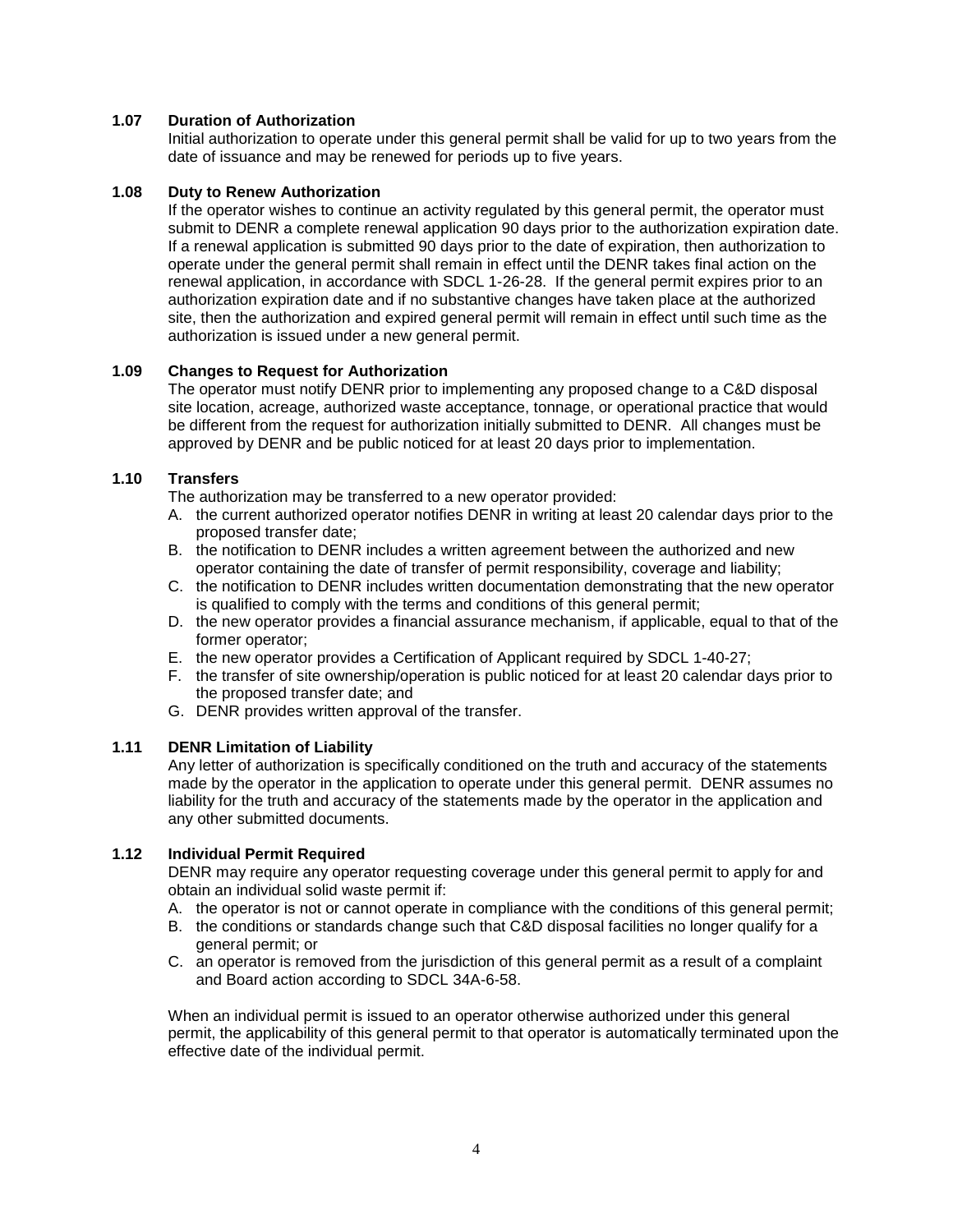## **1.13 Individual Permit Requested**

Any operator authorized under this general permit may request to be excluded from the authorization by applying for an individual solid waste permit.

## **1.14 Duty to Comply – Penalties for Violations**

The operator shall construct, operate and maintain the restricted use solid waste disposal facility in accordance with SDCL 34A-6, ARSD 74:27, and the conditions of this general permit. If the provisions of the laws, rules, or any conditions of this general permit are violated, DENR may take action to suspend or revoke a general permit authorization as provided for by SDCL 34A-6-1.21; may assess a civil penalty pursuant to SDCL 34A-6-1.4 and 34A-6-1.31; or issue a notice of violation with penalties pursuant to SDCL 34A-6-1.22.

## **1.15 Stipulated Penalties**

In the event an authorized operator fails to comply with the provisions of this general permit, DENR reserves the right to develop and pursue an agreement with the operator for the assessment of stipulated penalties.

#### **1.16 Related Laws, Regulations and Permits**

No provision of this general permit exempts the operator from the requirements of any local, state, or federal laws, regulations, or rules in existence or promulgated after this general permit or an authorization becomes effective. It is the responsibility of the operator to obtain any other required permits and licenses.

## **1.17 Duty to Provide Information**

The operator shall furnish DENR, within 10 business days, any information which DENR may request to determine compliance with this general permit.

#### **1.18 Duty to Provide Access**

The owner/operator shall allow DENR during regular business hours:

- A. to inspect or access the entire C&D disposal facility area authorized under this general permit and identified in the request for authorization;
- B. to inspect any facilities, equipment, records, practices or operations regulated or required by this general permit; and
- C. to sample or monitor any substances for any parameter.

#### **1.19 Emergency Procedures**

The operator must notify DENR, within one business day, of any emergency situation that arises at a C&D disposal facility.

#### **1.20 Need to Halt or Reduce Activity not a Defense**

DENR will not consider that it would have been necessary to halt or reduce the permitted activity in order to maintain compliance with this general permit, when enforcing the conditions of this general permit.

#### **1.21 Duty to Mitigate**

The operator shall take all reasonable steps to minimize or prevent any adverse effect on human health or the environment.

#### **1.22 Responsibility and Liability of Owner or Operator**

In accordance with SDCL 34A-6-1.10, the owner or operator of a C&D disposal facility authorized under this general permit is responsible in perpetuity for the solid waste and liable in perpetuity for any pollution or other detrimental effect caused by the solid waste.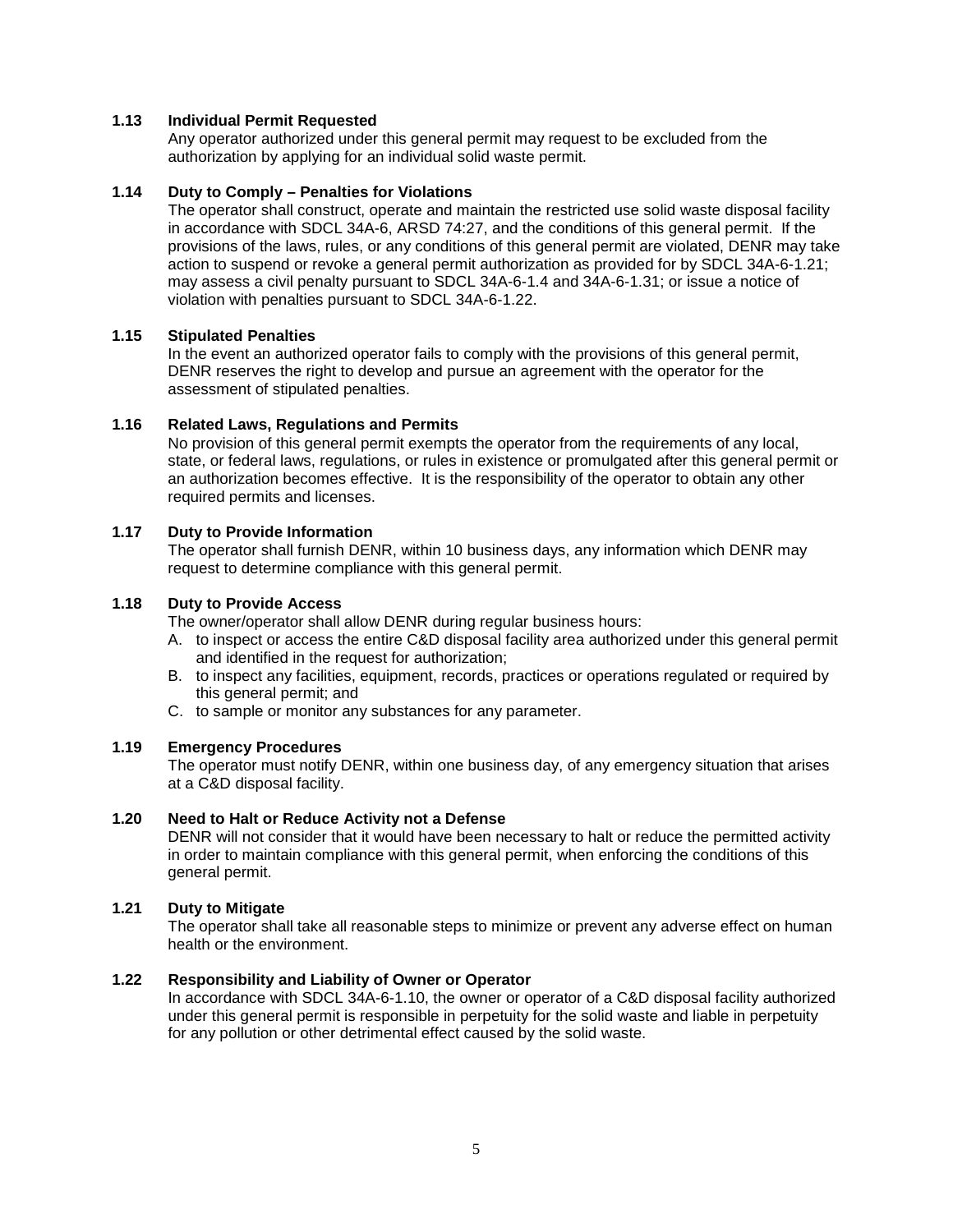## **1.23 Administrative Changes Authorized**

DENR reserves the right to incorporate administrative changes and/or modifications to this general permit. Administrative changes are authorized for the purposes of changing or correcting:

- A. typographical errors;
- B. regulatory references;
- C. titles of organizations or regulatory agencies; or
- D. similar items that do not substantially change the requirements of this general permit.

## **2.0 LOCATION AND DESIGN REQUIREMENTS**

## **2.01 Facility Siting**

The operator **shall not** locate the C&D disposal facility:

- A. within a wetland as defined by ARSD 74:27:07:01;
- B. within 200 feet of surface water, excluding wetlands, as defined by ARSD 74:51:01:01;
- C. within 1,000 feet of an occupied dwelling, unless the owner(s) provides written permission;
- D. within 100 feet of a property boundary, unless the adjacent property owner(s) provides written permission;
- E. within 1,000 feet of any private or public well which supplies drinking water for human consumption;
- F. where the depth to an aquifer, as defined by ARSD 74:54:02:01, is less than 10 feet;
- G. within a 100-year floodplain; or
- H. in an area that adversely affects wildlife, recreation, aesthetic value of an area, or any threatened or endangered species.

A C&D disposal site may be located in a gravel pit or quarry, with the restriction that disposal of waste is restricted to materials that are free of regulated asbestos-containing waste materials, asphalt-containing materials, petroleum products, or other materials that may pollute ground water.

Occupied dwelling exception: Any occupied dwelling constructed less than 1,000 feet from a C&D disposal site after an initial general permit authorization has been granted will not be grounds to prevent future authorization renewals under this general permit.

#### **2.02 Access Control**

The operator shall control access to the C&D disposal site through the use of fences and locked gates. In addition, the operator shall post a sign or signs at the site entrance stating the operator's name, phone number, type of facility, days/hours of operation, and acceptable waste materials. Directions for disposal should also be posted at the site entrance or within the facility boundaries.

Private C&D disposal sites not open to the public need only post a sign with the operator's name and phone number. Private sites are not subject to the following signage requirements: type of facility, days/hours of operation, acceptable waste materials, and directions for disposal.

#### **2.03 Surface Water Control**

The operator shall construct and maintain soil berms or containment structures around active disposal areas and open burning areas to divert run-on and contain runoff from a 25-year, 24 hour storm event. The berms or structures shall be adequately constructed to prevent leakage. Storm water shall be diverted away from salvageable material storage areas.

#### **2.04 Fire Control**

The operator shall maintain a minimum 25-foot fire lane around areas used for open burning.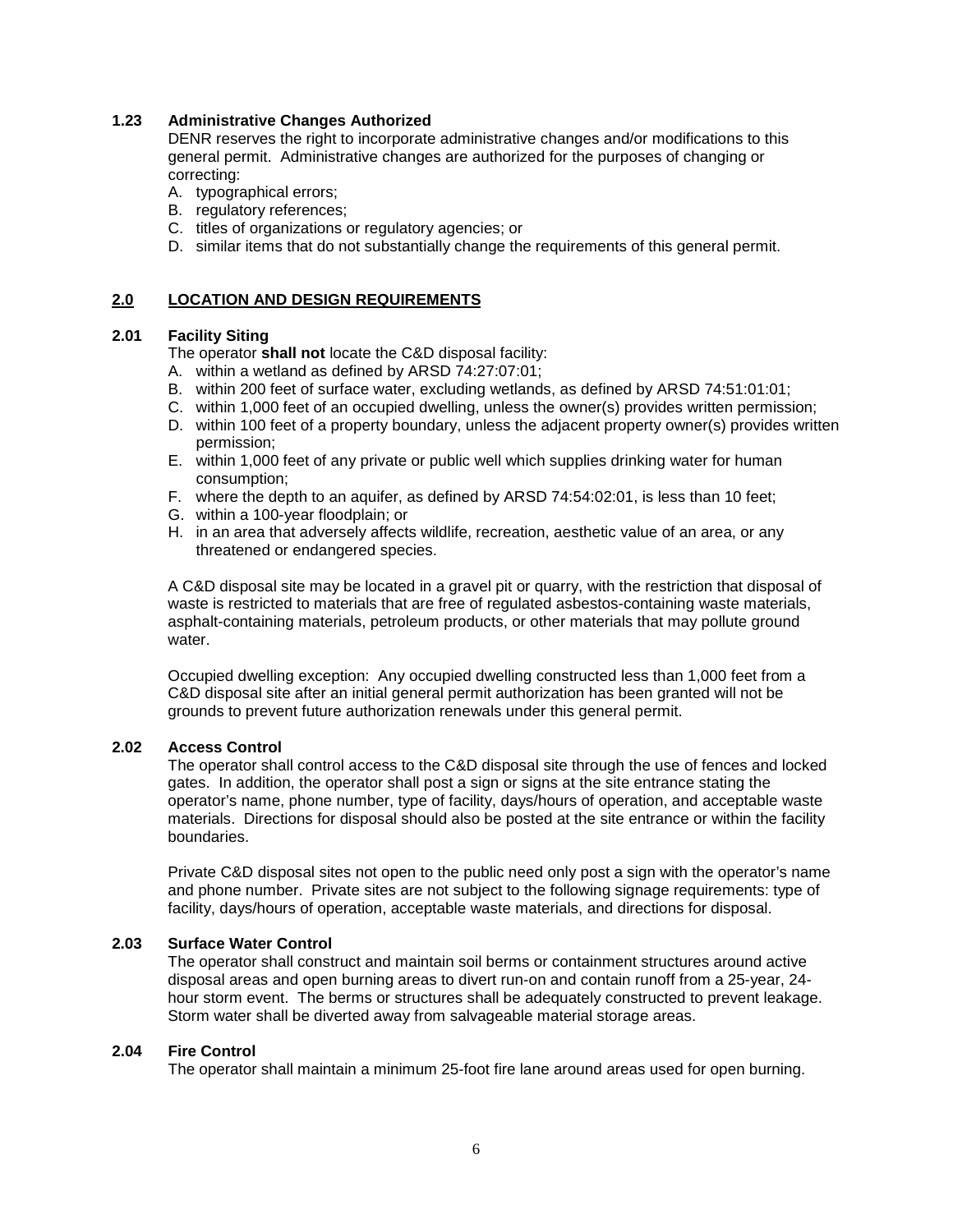# **3.0 OPERATIONAL REQUIREMENTS**

## **3.01 Authorized and Unauthorized Wastes**

The operator may accept for disposal, burning or temporary storage the waste materials listed in Table 1, in accordance with the specified requirements. The operator shall not accept for handling any of the unauthorized waste materials listed in Table 2. Any unauthorized waste found on-site must be removed from the facility and handled according to Table 2 procedures. The operator shall contact DENR to determine proper handling procedures for any waste material not clearly identified in Table 1 or 2.

## **3.02 Routine Inspections Required**

The operator shall inspect the facility at least weekly and on all days the facility is open to the public to evaluate permit compliance and to prevent and/or detect the disposal of unauthorized wastes. The site inspections shall be documented as required by Section 4.01(b) of this general permit.

#### **3.03 Vector Control**

The operator shall prevent or control on-site populations of disease vectors (rats, rodents, mosquitoes, etc.) by using techniques appropriate for the protection of public health and for preventing degradation of the environment.

## **3.04 Waste Separation Required**

The operator shall place materials that are to be buried in piles or trenches that are well separated from burn piles.

#### **3.05 Soil Cover Required**

Construction and demolition debris, furniture, and other inert wastes intended for burial must be covered with six inches of soil cover at least monthly. Monthly placement of six inches of soil cover is necessary to prevent blowing debris and minimize fire potential.

#### **3.06 Open Burning Requirements**

The operator may periodically open burn trees, branches, brush, and untreated wood subject to existing state and local requirements. The operator is responsible for removing waste materials other than trees, branches, brush, and untreated wood from the burn pile prior to burning. The local fire department, local law enforcement, and DENR shall be notified prior to open burning.

Open burning shall occur only:

- A. when the prevailing winds are away from adjacent residences;
- B. when smoke will not obscure visibility or create a traffic hazard on any public road; and
- C. during daylight hours.

#### **3.07 Salvaging Allowed**

The operator may allow the salvaging of waste materials for reuse or recycling, provided:

- A. salvaging is conducted in a planned manner that does not interfere with normal operation of the C&D disposal site; and
- B. salvaging does not pose a direct or deleterious threat to public health or the quality of the environment.

# **4.0 RECORDKEEPING AND REPORTING REQUIREMENTS**

#### **4.01 Required Records**

The operator shall maintain all records required by this general permit and shall make records available to DENR as stated in ARSD 74:27:13:22. At a minimum, the records shall include:

- A. the amounts, sources, types, and dates for wastes received;
- B. documentation of the daily and/or weekly site inspections;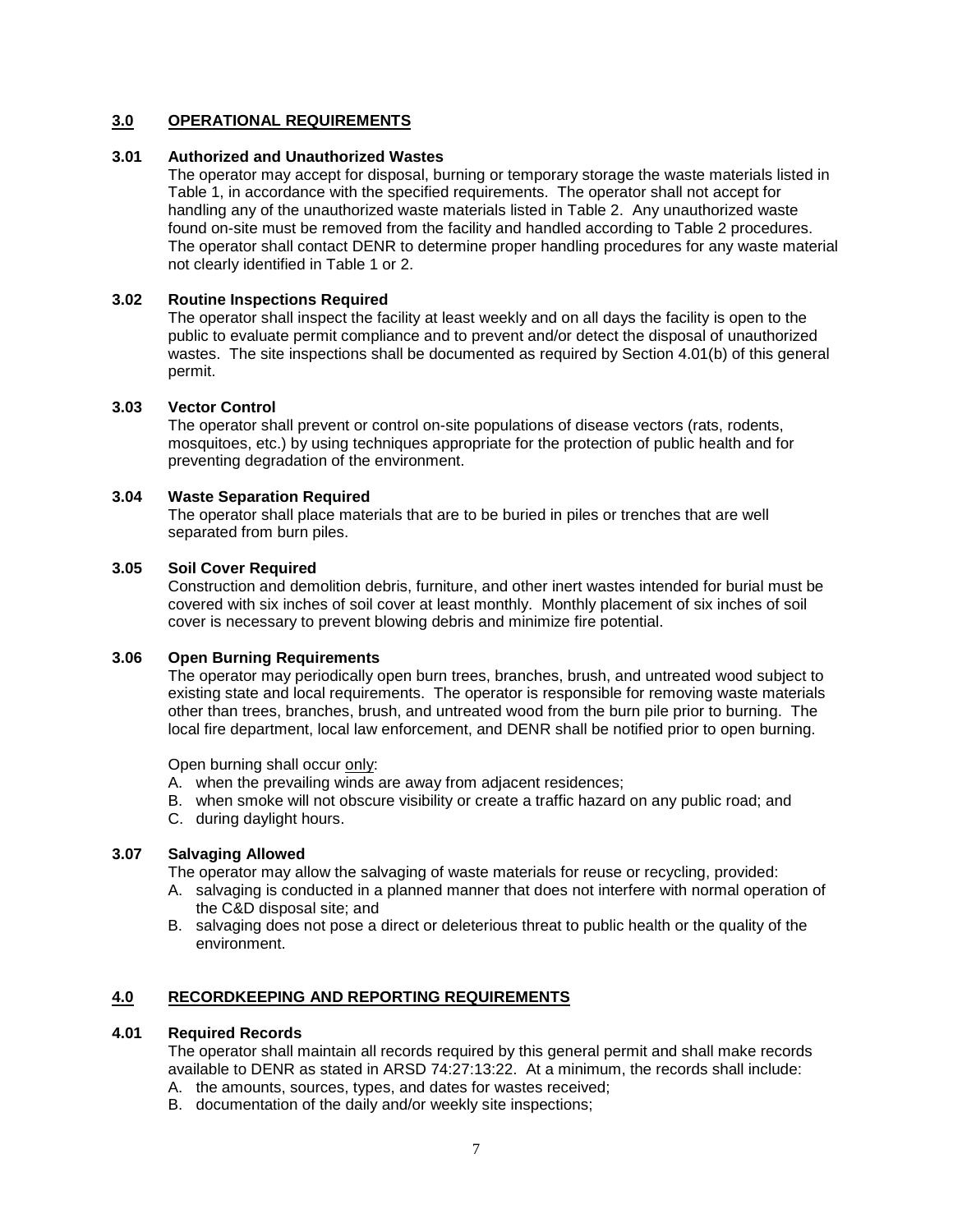- C. documentation of unauthorized waste found on-site and the steps taken in response;
- D. records of any emergency conditions at the restricted use site;
- E. documentation of complaints received and responses to complaints;
- F. data on open burning activities at the site to include dates, weather conditions, and an estimate of the quantity of wood in the pile;
- G. copies of the current general permit, request for authorization, authorization letter, certificate to operate, and any other permits or licenses required by state, local, or federal laws, rules, and regulations; and
- H. documentation identifying the quantity and destination of salvaged materials removed from the site.

## **4.02 Maintenance of Records**

The operator shall maintain all required records for a period of three years from the date the records were generated.

#### **5.0 CLOSURE REQUIREMENTS**

#### **5.01 Closure Notification**

The operator shall notify DENR of the intent to close the C&D disposal site at least 90 days prior to closure.

#### **5.02 Startup of Closure Activities**

The operator shall begin closure activities for all waste disposal areas of the facility within 30 days of receipt of the last load of waste.

#### **5.03 Removal of Salvageable Materials**

The operator shall remove all salvageable materials and unauthorized wastes prior to closing the C&D disposal site. Removed materials shall be taken to a permitted solid waste disposal facility or recycler.

## **5.04 Final Closure Requirements**

The final cover and closure activities for the C&D disposal site shall meet the requirements of ARSD 74:27:15:03 and include:

- A. covering waste disposal areas/trenches with a minimum of two feet of earthen material capable of sustaining perennial vegetation;
- B. incorporating contours of the covered waste disposal areas/trenches and other reclaimed areas into the contours of the surrounding area;
- C. grading to prevent ponding of water:
- D. seeding and revegetating the entire closed C&D disposal site in accordance with Natural Resources Conservation Service recommendations; and
- E. posting a sign stating that the site is closed.

## **5.05 Completion of Final Closure**

The operator shall complete closure activities for the entire C&D disposal site within 180 days of receipt of the last load of waste.

#### **5.06 Notation on Deed Required**

The operator shall record a notation on the deed to the property or on some other instrument that is normally examined during a title search. The deed notation shall state that the land has been used as a solid waste disposal facility.

#### **5.07 Certification of Closure**

Upon completion of closure of the C&D disposal site, the operator shall provide DENR with a certification confirming that the provisions of the closure plan (if applicable) have been carried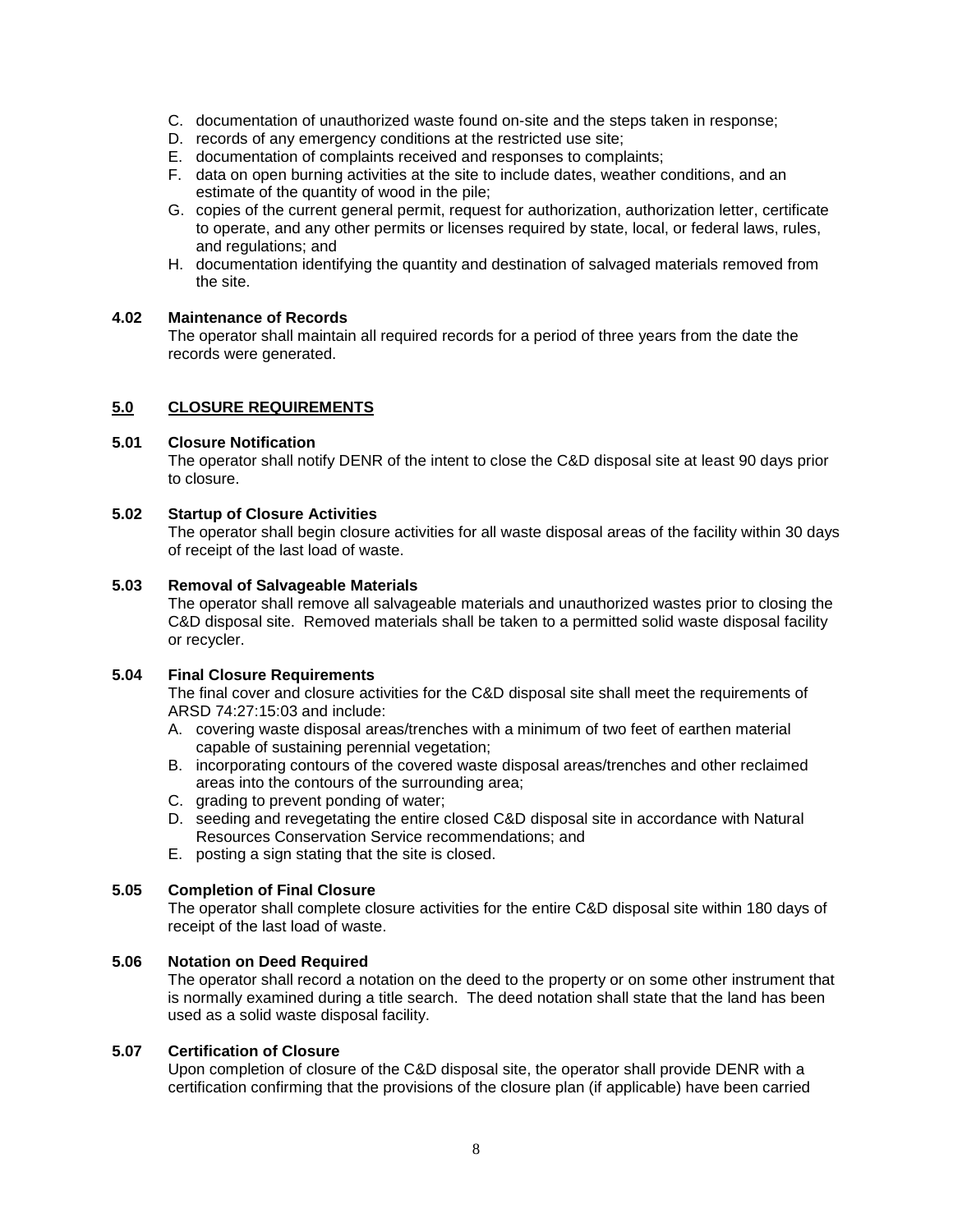out, and that the facility has been closed in accordance with Section 5.0 of this general permit and the applicable performance standards of ARSD 74:27:15.

# **6.0 Financial Assurance**

DENR will not typically require financial assurance for a facility authorized under this general permit as long as the operator complies with the environmental laws and rules of the state and the conditions of this general permit. However, DENR reserves the right to require financial assurance if violations occur or if unique circumstances dictate the need for financial assurance. If required, financial assurance shall comply with SDCL 34A-6-1.11 and 34A-6-1.12, and ARSD 74:27:16.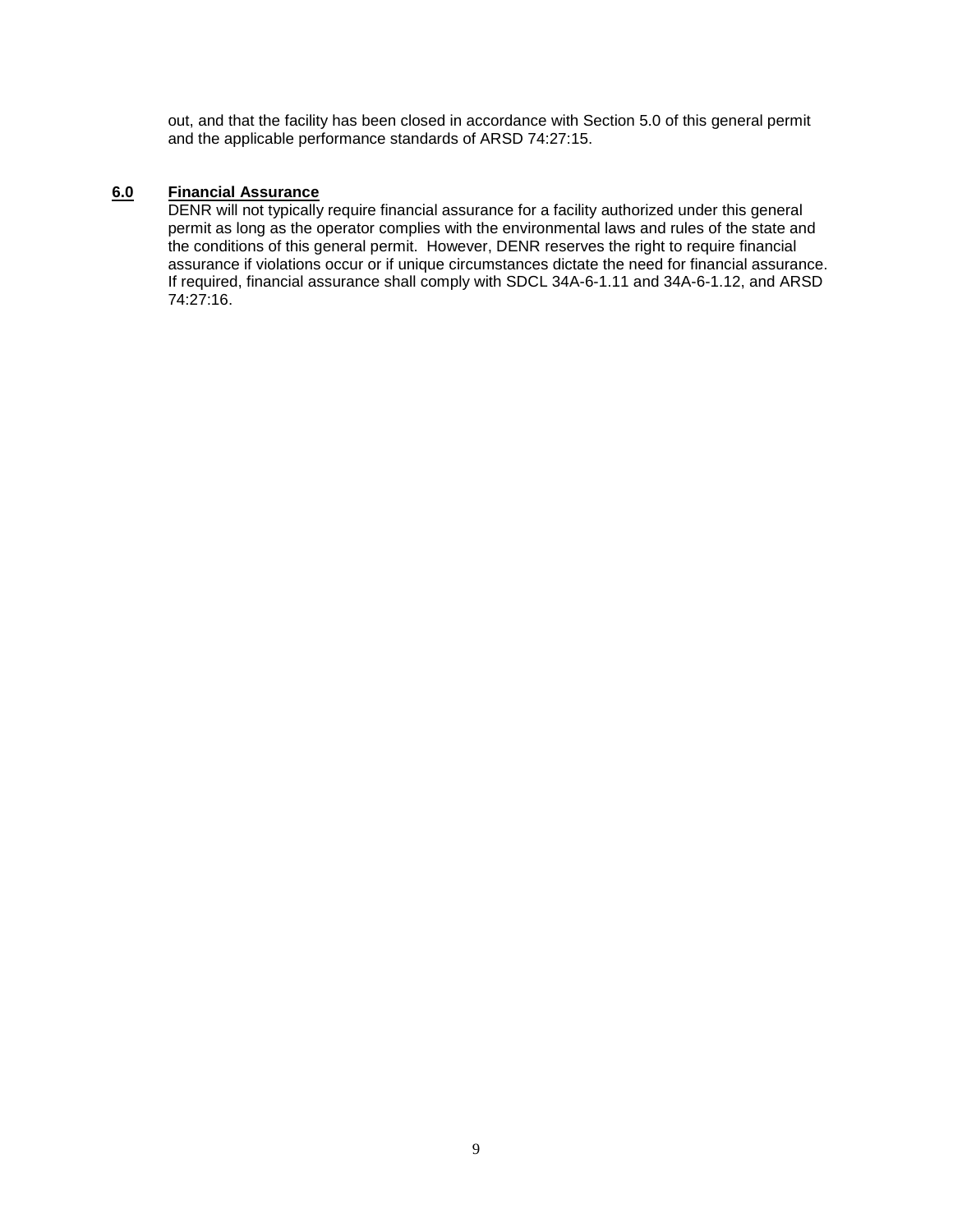# **Table 1 Authorized Wastes C&D Solid Waste Disposal Facility**

Under South Dakota law, local ordinances may further restrict some of the items listed below. The operator may choose not to accept some of the waste materials listed below.

| Type of Waste                                                                                                                                                                                                             | <b>Handling Procedures / Requirements</b>                                                                                                                                                                        |
|---------------------------------------------------------------------------------------------------------------------------------------------------------------------------------------------------------------------------|------------------------------------------------------------------------------------------------------------------------------------------------------------------------------------------------------------------|
| Construction and demolition debris:<br>Concrete, brick, stonework, asphaltic concrete,<br>concrete block, asphaltic or fiberglass shingles,<br>painted or stained wood, attached insulation,<br>pipe, and similar wastes. | These wastes must be buried. These wastes may<br>not be burned. Concrete, brick, stonework, asphaltic<br>concrete, and concrete block may be buried or<br>temporarily stored for subsequent recycling and reuse. |
| Trees and untreated wood: Scrap lumber,<br>trees, tree branches, and brush. Painted,<br>stained, glued, or chemically treated wood is<br>considered treated and may not be open<br>burned.                                | These wastes may be burned or buried. Wastes to be<br>burned must be isolated in a separate area of the site.<br>Contact the local fire department, DENR, and local law<br>enforcement prior to open burning.    |
| Miscellaneous wastes: Carpets, chairs,<br>couches, mattresses, linoleum, glass, and<br>similar materials.                                                                                                                 | These wastes may not be burned. These materials<br>must be buried.                                                                                                                                               |
| Ash                                                                                                                                                                                                                       | Only ash from wood burning stoves or other<br>household sources and authorized on-site open<br>burning may be accepted for burial.                                                                               |

*Other wastes not listed above may be approved by DENR on a case-by-case basis. Waste not specifically listed above or approved by DENR must be removed and properly disposed at a permitted municipal solid waste landfill or restricted use site. DENR can be contacted at (605) 773-3153.*